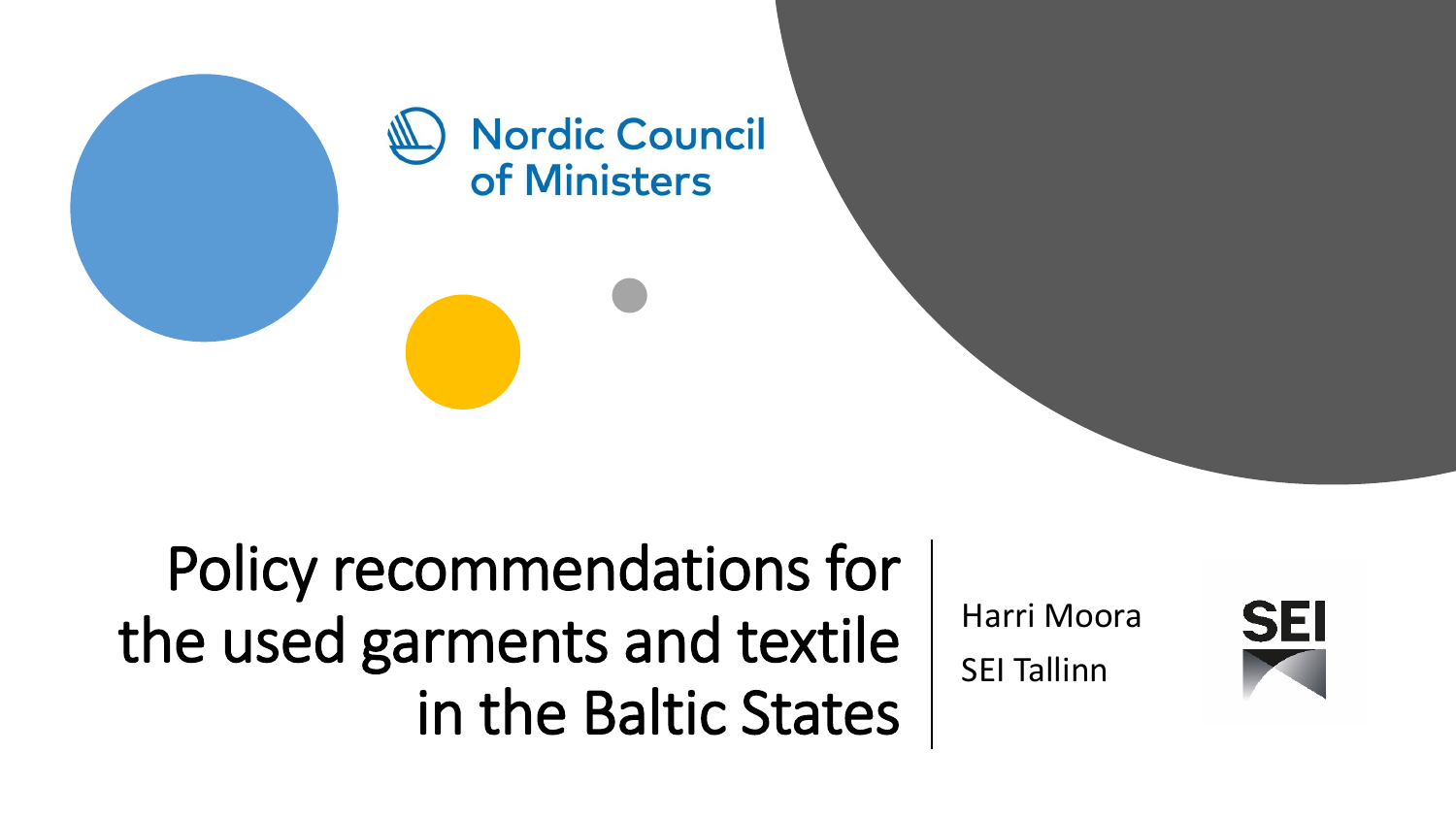## Policy context and elements?

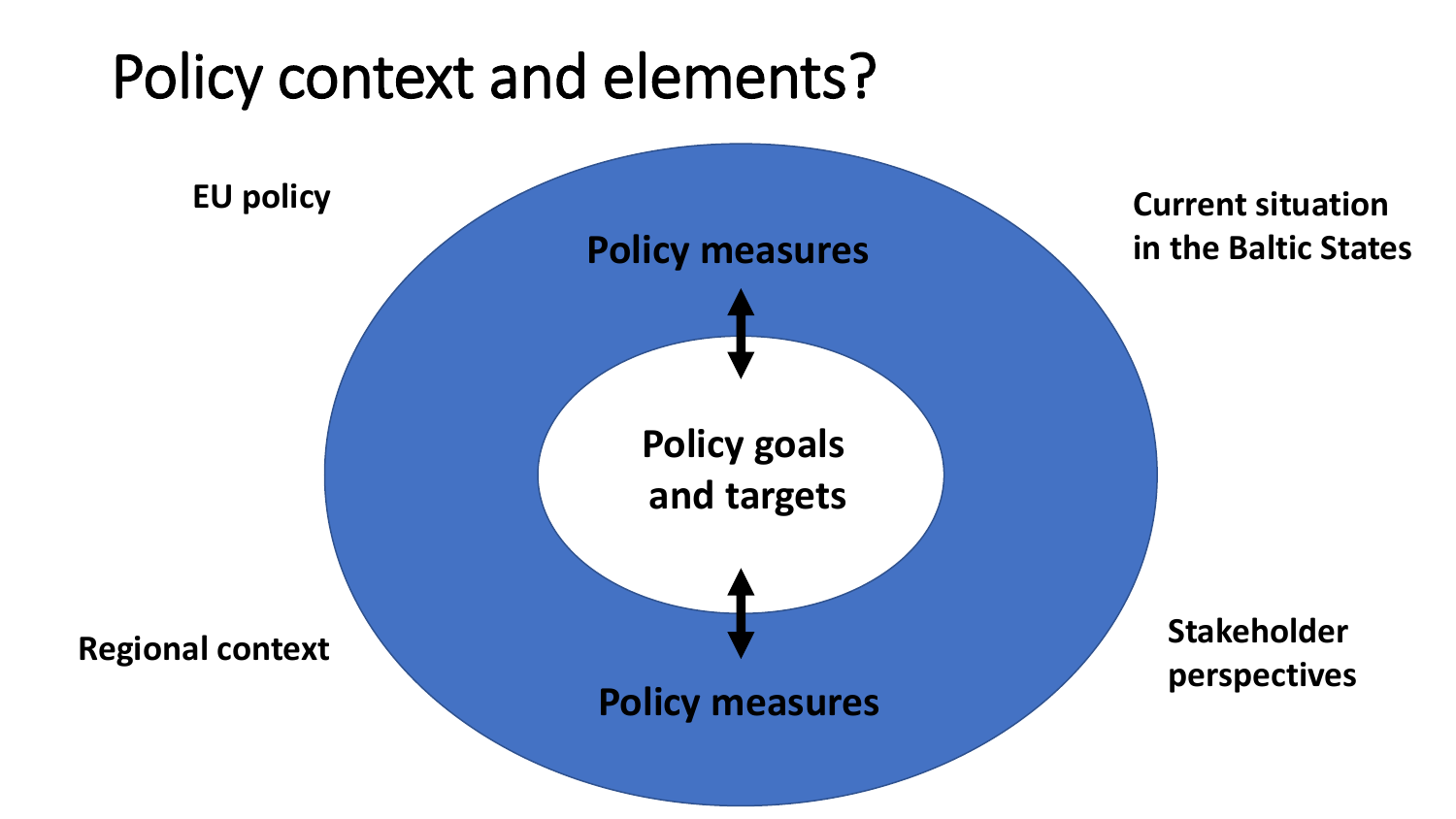# Policy goals

**Overall goal:**

**Moving towards a more circular and sustainable textile system via increased collection, reuse and recycling of textiles**



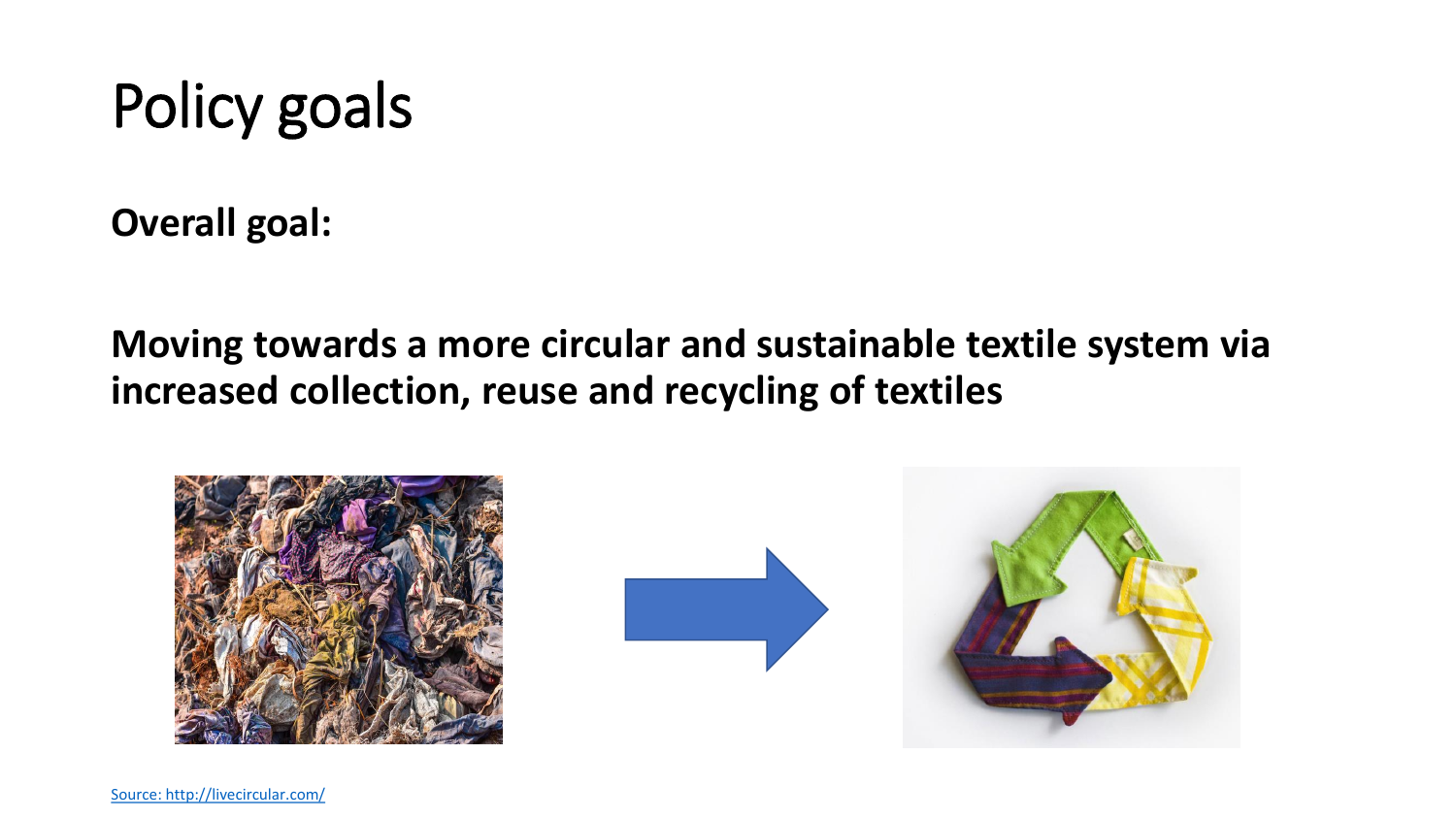# Sub-goals (1)

### **INCREASED COLLECTION**

- 1. Increase separate collection of used textiles from households
- 2. Develop and stimulate separate collection activities for textiles and workwear from public institutions and private institutions (e.g hospitals, nursing homes, military, hotels)

### **INCREASE AND PROMOTE REUSE**

3. Maintain high consumption of second-hand and further nurture the demand for and culture of second-hand, repair, sharing and other reuse practices

### **INCREASED RECYCLING**

- 4. Establish a thriving recycling sector in the region to take advantage of low labour costs (compared to Nordics) and high quantities of recycling feedstock (non-reusable textiles) emerging from the sorting industry
- 5. Seed renewal (clean and repair) and upcycling (resewing and redesign) industries in collaboration with Nordic/EU brands/retailers to create quality products for sale in the Nordic/Baltic/EU market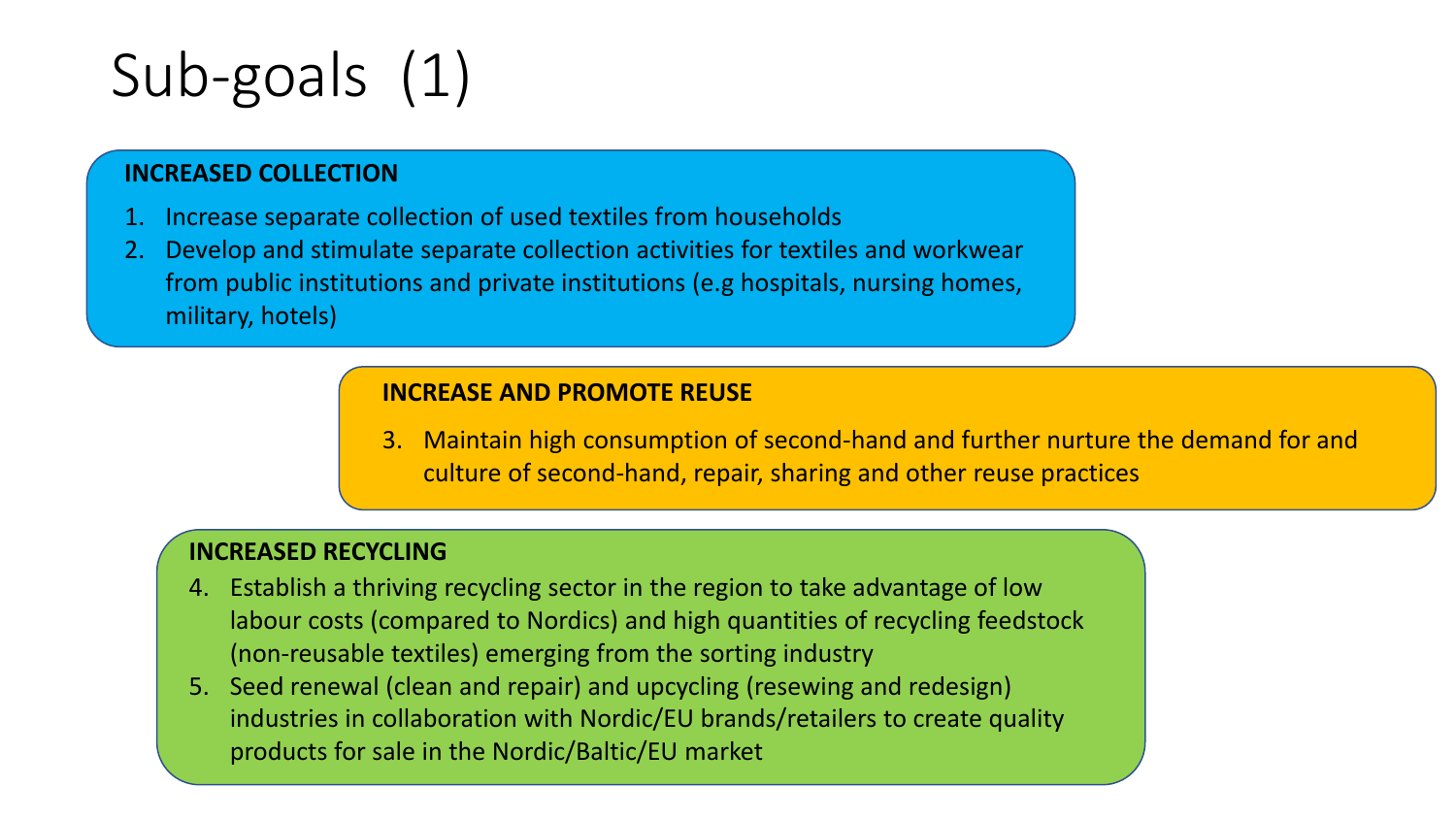# Sub-goals (2)

#### **INCREASE AWARENESS**

6. Increase awareness, provide information and develop capacity in the area of circular textiles (collection, reuse and recycling)

#### **DEVELOP COOPERATION AND COMMON WORKING PRINCIPLES**

- 7. Increase collaboration between organizations (e.g collectors, sorters, reuse and recycling institutions) to ensure that collected items find reuse and recycling markets
- 8. Increase collaboration between industry stakeholders to increase reuse and recycling of used Baltic textiles
- 9. Ensure that importers, domestic collectors, sorters and wholesale sector businesses adhere to minimum codes of conduct/working principles for waste treatment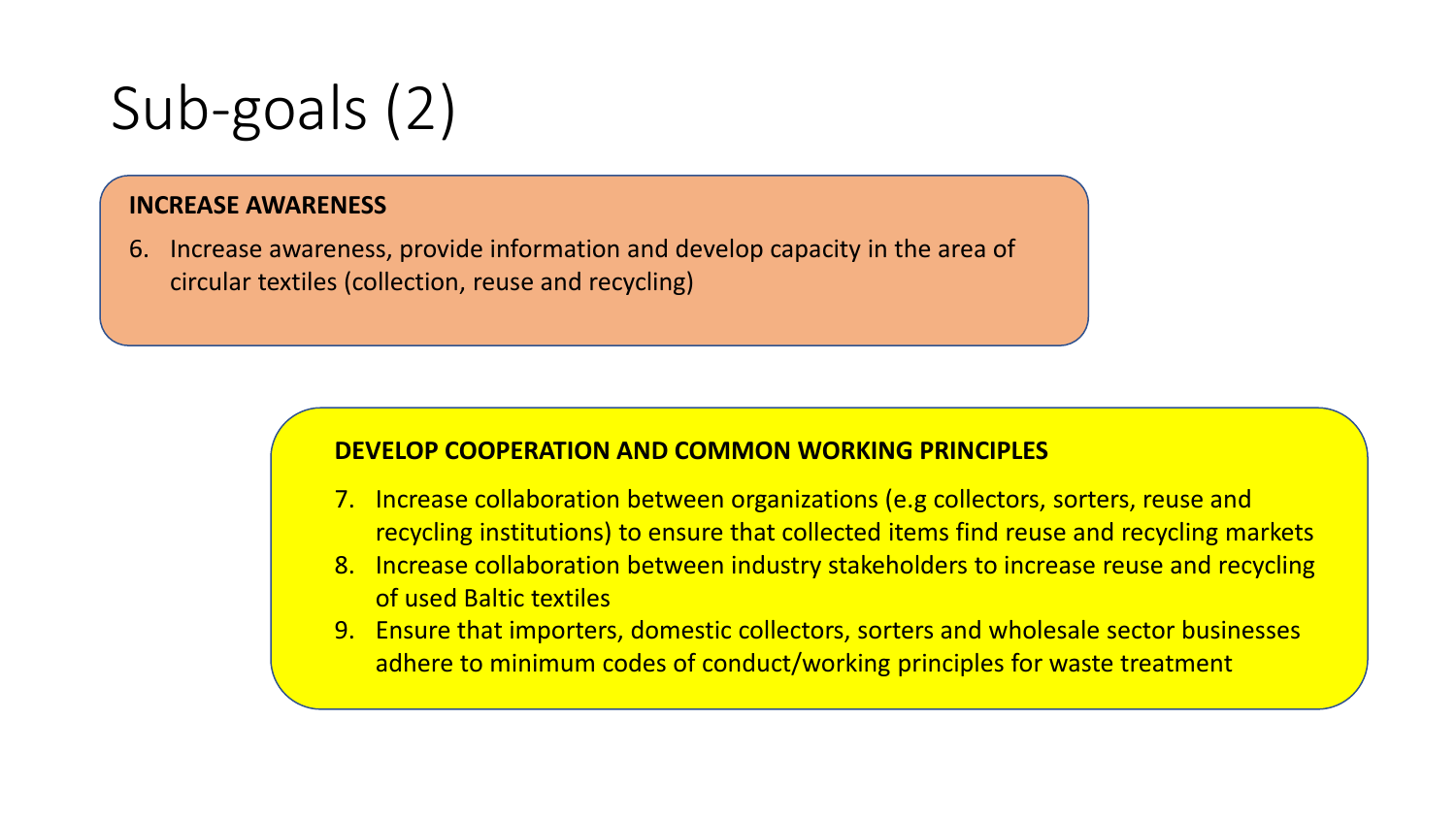Possible policy measures, which are considered relevant in order to achieve the objectives and improvements in collection, reuse and recycling of textiles in the Baltic region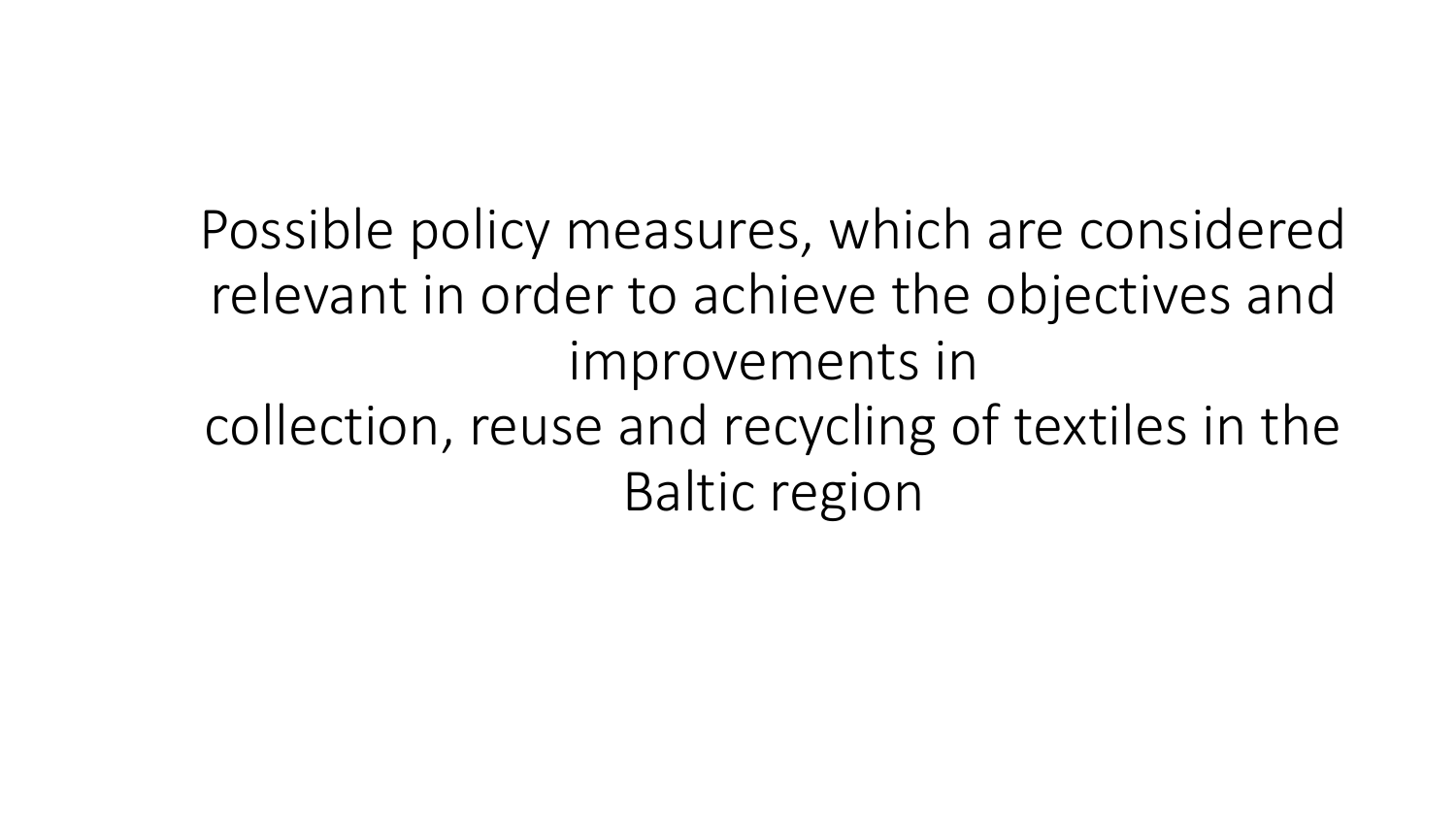## Strategic and legal measures

- Define and develop **a national strategy/action plan** that supports circular economy of textiles
- Setting **national targets for collection, reuse and recycling**
- **Obligation for municipalities to secure separate collection** of used garments and textiles, combined with minimum **targets for reuse and recycling** of the collected textiles
- **Establish Extended Producer Responsibility** (EPR) to garments and textiles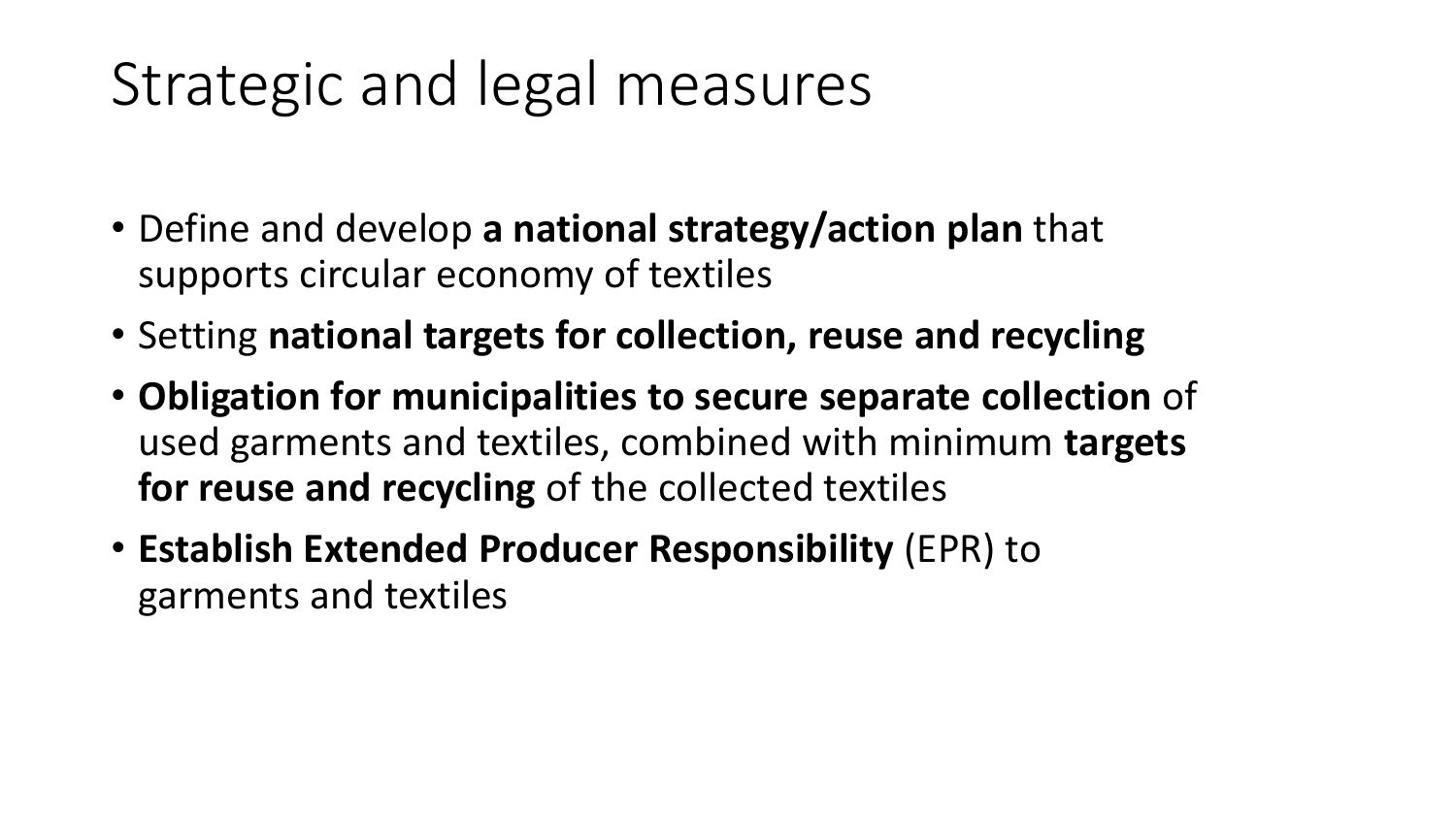## Economic instruments

- **Tax/VAT reductions** for second-hand retail, and repair and upcycling operations
- **Tax relief on labour** for domestic collectors and sorters
- Higher **landfill fees/tax**
- **Economic incentives** (tax reductions etc.) for recycling companies to relocate in Baltics
- Financial support to the development of the innovative technology through **R&D grants** (collection/sorting/recycling)
- **Financial support** to the establishment of the required **infrastructure and technology investments** (collection/sorting/recycling)
- Government **funding pool for start-up investments** in new circular business models within textiles
- Promotion and targets for **Green/Circular Public Procurement**